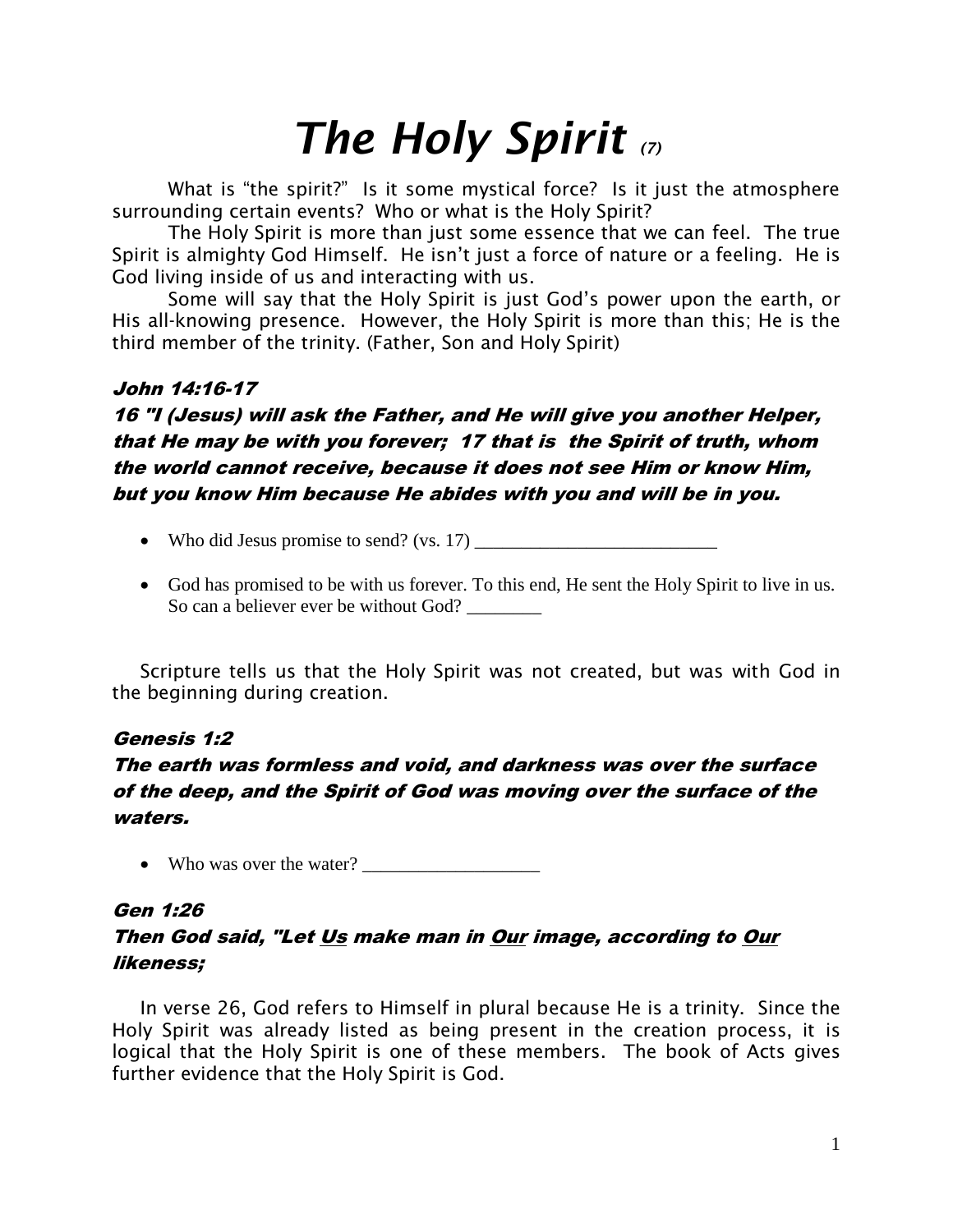## Acts 5:3-4 But Peter said, "Ananias, why has Satan filled your heart to lie to the Holy Spirit….You have not lied to men but to God."

- Peter claims that lying to the Holy Spirit is the same as lying to
- Peter believed the Holy Spirit to be God. True \_\_\_ False \_\_\_

As God, the Holy Spirit has attributes that make Him personable: an intellect, emotions, and a will. It is because the Holy Spirit is a person that we are able to have a relationship and communicate with Him. Because

The Holy Spirit is God actively engaging in a relationship with us.

of the Holy Spirit we can talk to God the Father, know Jesus, seek guidance and never be without help. Jesus made the way to a relationship with God. It is through the Holy Spirit that we actively engage Him.

The Spirit is involved in the church as well, and bears many responsibilities. Look at the following verses and see the purpose of the Holy Spirit in our lives individually and the church as a whole.

# 1 Corinthians 3:16 Do you not know that you are a temple of God and that the Spirit of God dwells in you?

- Where is the Spirit of God?
- Does this change the way you look at yourself?

#### John 16:13

# "But when He, the Spirit of truth, comes, He will guide you into all the truth;"

What will the Spirit do for you?\_\_\_\_\_\_\_\_\_\_\_\_\_\_\_\_\_\_\_\_\_\_\_\_\_\_\_\_\_\_\_\_\_\_\_\_\_

As a believer, the Holy Spirit will guide you and direct you in your life. If you need guidance, He will direct your path. If you are sinning, He will make this known to you so that you can get off the wrong path and onto the right one.

• How does the Spirit communicate with us?

Remember, the bible is inspired by the Holy Spirit. In it we can read all of what God has for us in this life.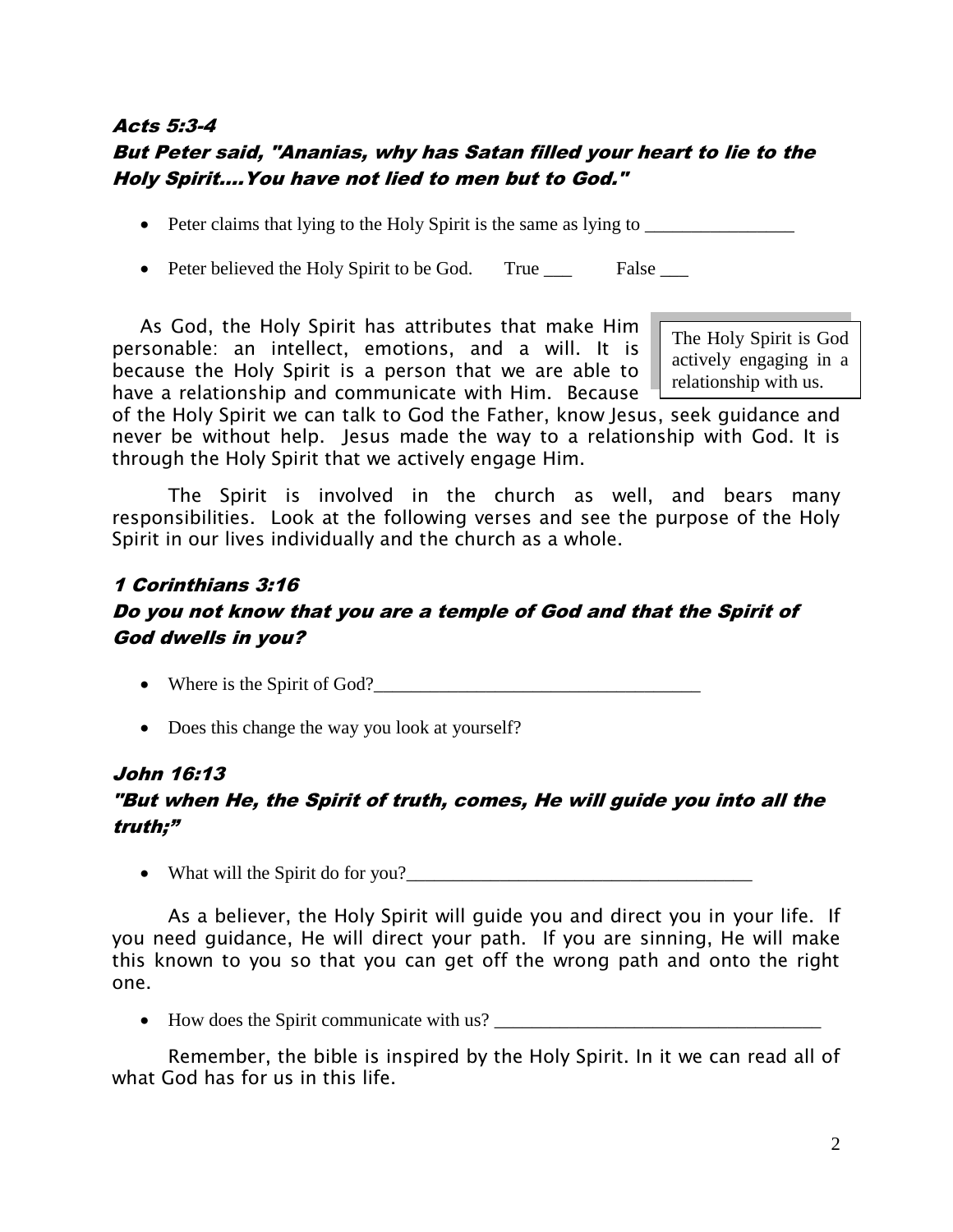How do we communicate with the Spirit? \_\_\_\_\_\_\_\_\_\_\_\_\_\_\_\_\_\_\_\_\_\_

Don't forget, we can pray to God anytime and anywhere. He always hears us and will never leave us. God often speaks in a small voice. There is no thunder, and the earth will not shake. That's why it's important to have a quiet/devotional time. Jesus said, "when you pray, go into a closet and shut the door." This gives you an opportunity to intently listen to God. In everyday life, if you feel Him saying something to you (maybe that your attitude is wrong or that you should speak or do something), you should stop and pray. When we actually slow down and think about what we have read in His word, and pay attention to the promptings from His Spirit, we can understand His direction for our lives. This is how an active relationship with God takes place.

#### Romans 8:26

# In the same way the Spirit also helps our weakness; for we do not know how to pray as we should, but the Spirit Himself intercedes for us with groanings too deep for words;

• The Spirit does what for us?

When we pray, the Spirit is like a megaphone. The Holy Spirit takes our normal prayers and concerns that seem so trivial to us and cries before the Father on account of them. Remember, nothing is too small to God, you are His child and He loves you. He's never too busy with "more important" stuff.

What do you understand about the work of the Holy Spirit from the following?

| Titus 3:5   |  |
|-------------|--|
| John 3:5-6  |  |
| John 16:8   |  |
| Romans 8:16 |  |

When the Holy Spirit indwells a Christian at salvation it is permanent. Nothing you do can make Him leave. This is awesome news since we are a work in progress and bound to make mistakes. God will never abandon us, no matter what.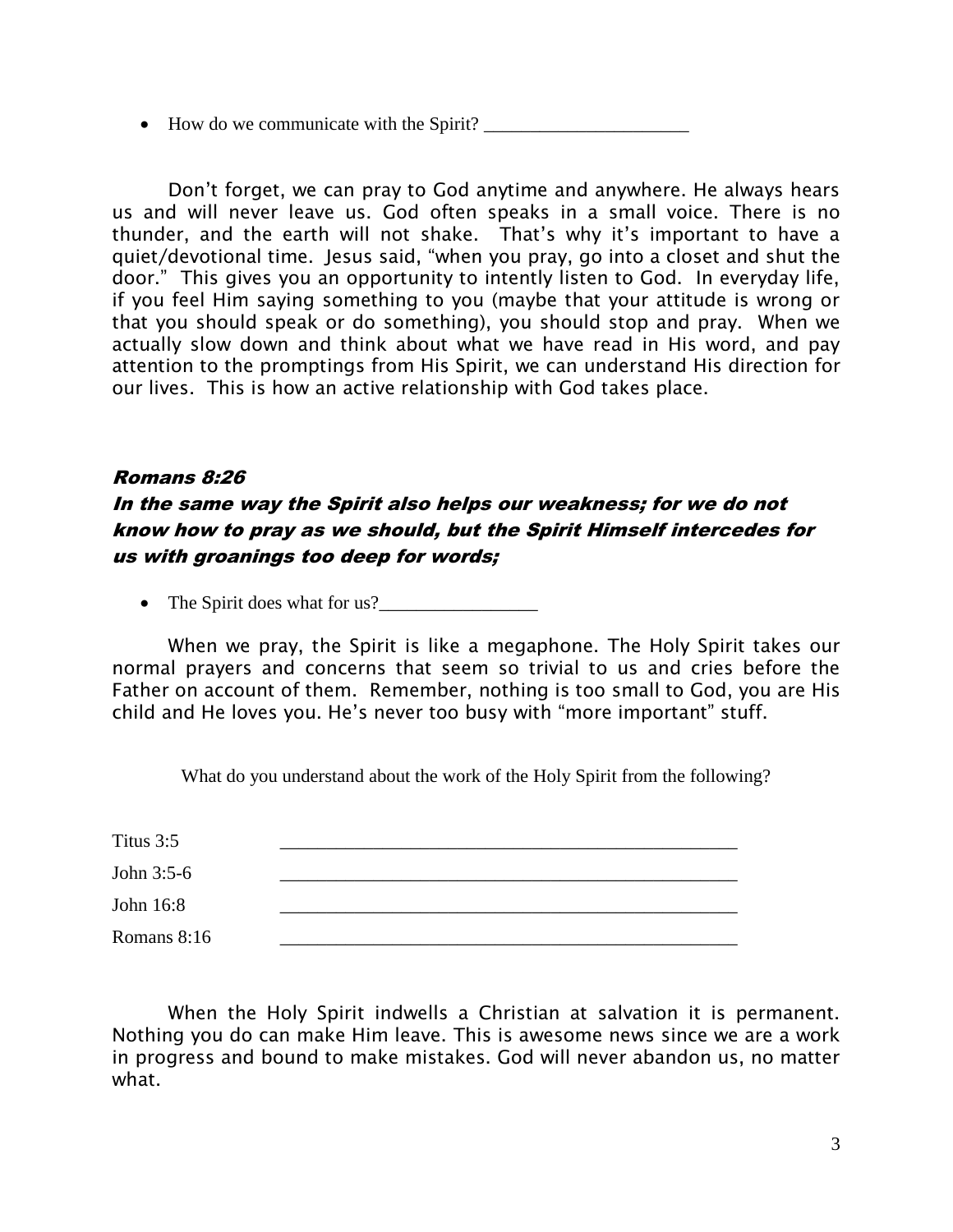#### Ephesians 1:13

## In Him, you also, after listening to the message of truth, the gospel of your salvation---having also believed, you were sealed in Him with the Holy Spirit of promise.

In biblical times, people would shop at an open market and purchase produce, meat, etc. for their households. Upon purchase of a certain item, it was customary to place a personal "seal" upon the item to signify who owned it. At the end of the day of shopping the owner would go through the market and collect all the items with his seal on them. In a similar way, we belong to God (purchased with the precious blood of Jesus) and have been given a "seal" – the Holy Spirit- as a sign that we are God's.

Remember that the Holy Spirit guides us, convicts us and teaches us. Following these things allows Him to have a great influence on your life. What does a life that is influenced (or filled with) the Holy Spirit look like?

# Galatians 5:22-23 22 But the fruit of the Spirit is love, joy, peace, patience, kindness, goodness, faithfulness, 23 gentleness, self-control; against such things there is no law.

Please list the fruit of the Spirit.

\_\_\_\_\_\_\_\_\_\_\_\_\_\_\_\_, \_\_\_\_\_\_\_\_\_\_\_\_\_\_\_\_\_, \_\_\_\_\_\_\_\_\_\_\_\_\_\_\_\_\_\_\_, \_\_\_\_\_\_\_\_\_\_\_\_\_\_\_\_\_\_\_\_,

\_\_\_\_\_\_\_\_\_\_\_\_\_\_\_\_\_\_\_, \_\_\_\_\_\_\_\_\_\_\_\_\_\_\_\_\_\_, \_\_\_\_\_\_\_\_\_\_\_\_\_\_\_\_\_\_, \_\_\_\_\_\_\_\_\_\_\_\_\_\_\_\_\_,

Having the fruit of the Spirit in your life is a result of allowing the Spirit of God free reign in your life. Your mind, attitude and actions all need to have the Holy Spirit's influence and guidance. Being filled with the fruit of the Spirit will help you serve others as a child of God.

The Spirit also gives special gifts to believers to help them serve others in the body of Christ. These gifts are not to be confused with natural talents. They are Spiritual gifts that serve a great function.

#### 1 Corinthians 12:7

\_\_\_\_\_\_\_\_\_\_\_\_\_\_\_\_\_

### But to each one is given the manifestation of the Spirit for the common good.

• How many believers get a manifestation of the Spirit? \_\_\_\_\_\_\_\_\_\_\_\_\_\_\_\_\_\_\_\_\_\_\_\_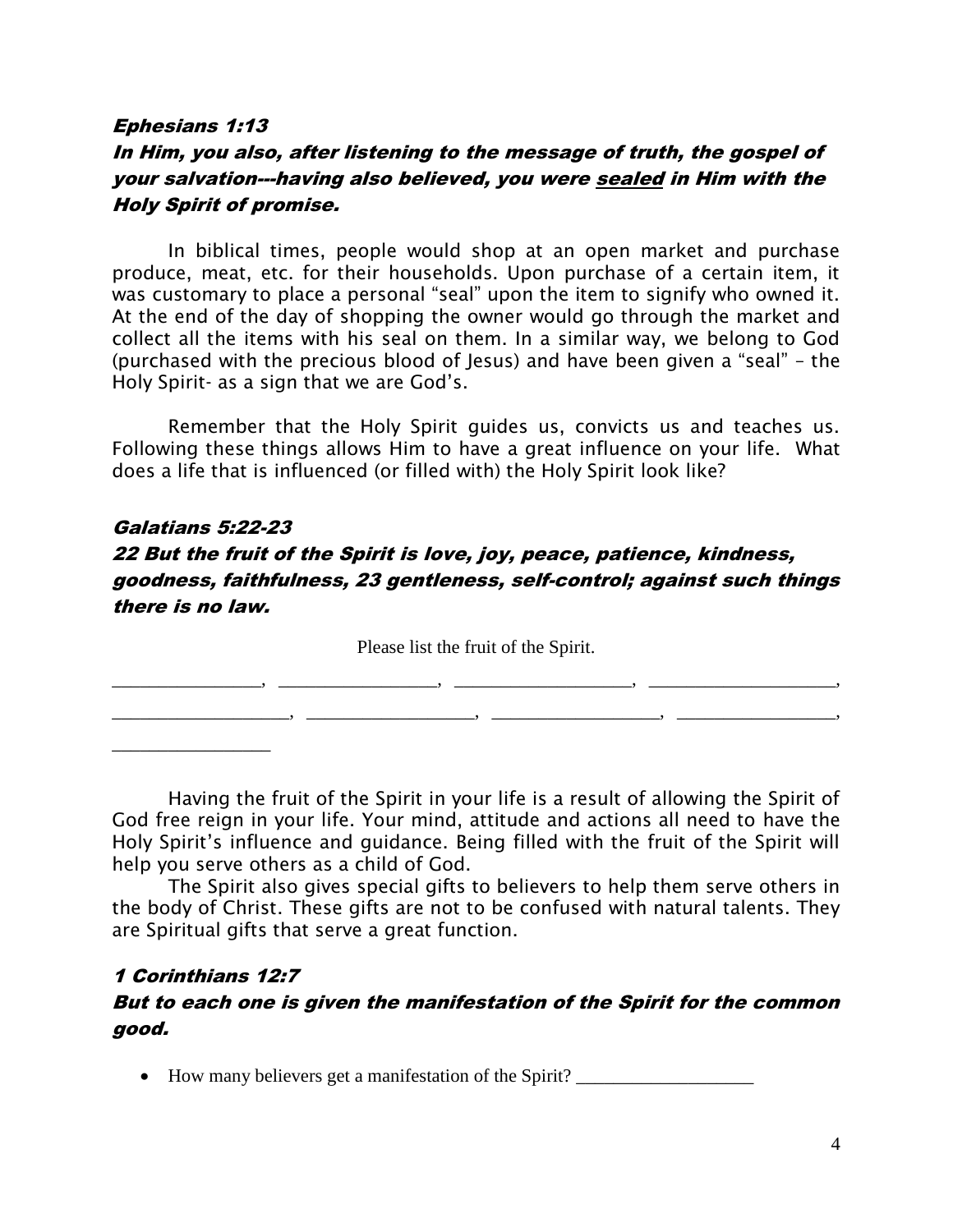Like each body part has a specific purpose, each believer has a specific gift. In fact God actually compares the use of our gifts like the use of various parts of the human body.

#### 1 Corinthians 12:12

All believers are members of one body: the body of Christ.

# For even as the body is one and yet has many members, and all the members of the body, though they are many, are one body, so also is Christ.

We all have a purpose in the body of Christ. God has given each Christian at least one or more gifts in order to serve. According to 1 Corinthians 12:7 we have been given these gifts for "*the common good*." With gifts, the church lacks nothing. Some people are very good at serving, and others are especially good at teaching. Everyone has a purpose in this world, and your spiritual gift is directly related to where God wishes to use you for His glory.

|                  | Read Romans 12:4-8 and list the Spiritual gifts.                                                                     |  |  |
|------------------|----------------------------------------------------------------------------------------------------------------------|--|--|
| 1.               |                                                                                                                      |  |  |
| 2.               | <u> Alexandria de la contrada de la contrada de la contrada de la contrada de la contrada de la contrada de la c</u> |  |  |
| 3.               |                                                                                                                      |  |  |
| $\overline{4}$ . |                                                                                                                      |  |  |
|                  | $5.$ $\overline{\phantom{a}}$                                                                                        |  |  |
| 6.               |                                                                                                                      |  |  |
| 7.               |                                                                                                                      |  |  |

These are just some of the spiritual gifts. Whatever the gift, we should do it with all our strength. Christians are to love God with all their mind, soul, heart and strength. This includes using our gifts to serve the Lord by serving others. However, a question may arise. How are we to serve others with our gifts?

#### Ephesians 4:12

### for the equipping of the saints for the work of service, to the building up of the body of Christ;

- What are the saints (believers) equipped for?  $\Box$
- What are we supposed to be building up?

*We need each other to grow in Christ and uplift the church.*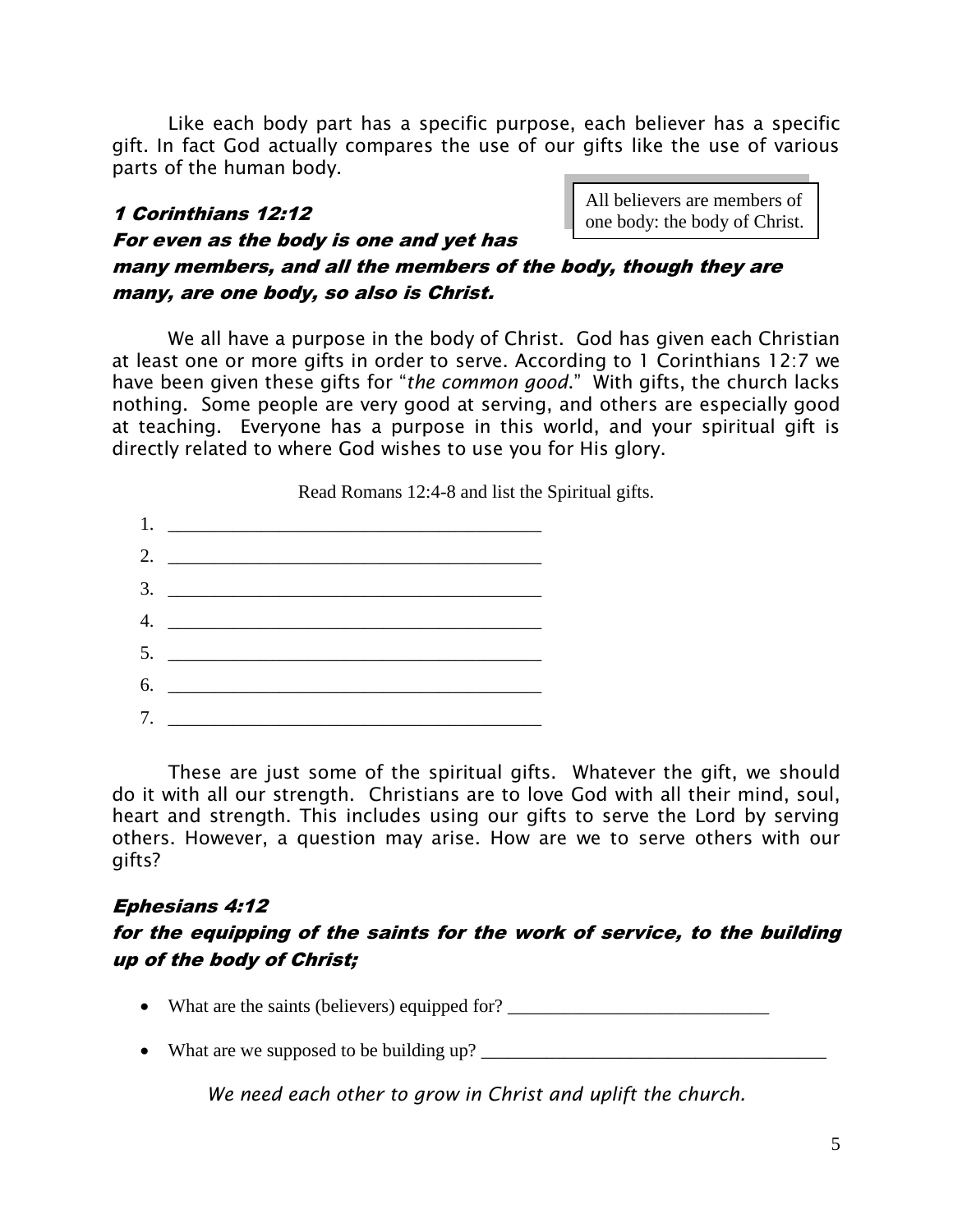There are three categories of gifts:

| Service          | Speaking     | Signs          |
|------------------|--------------|----------------|
| Leadership       | prophecy     | miracles       |
| <b>Helps</b>     | teaching     | healing        |
| Giving           | exhortation  | tongues        |
| Mercy            | wisdom       | interpretation |
| Faith            | knowledge    |                |
| discernment      |              |                |
| (Pastor/Teacher) | (Evangelist) | (Apostle)      |

Service gifts and speaking gifts are distributed to believers as the Spirit sees fit. Sign gifts were given by the Holy Spirit when the church was brand new to show that it and its original leaders (the apostles) had authority. Sign gifts are not given anymore since the church is now established.

#### *The following is a short description of these gifts.*

**Service** – The divine enablement to attach spiritual value to the accomplishment of physical tasks within the Body of Christ. Ability to demonstrate love by meeting practical needs that releases other Christians for direct spiritual ministry.

**Teaching** – The divine enablement to understand and give detailed explanation of biblical truth. Ability to search out and validate truth which has been presented.

**Pastor/Teacher** – A person with this spiritual gift has the ability to lead, nourish, protect, and personally care for the needs of a "flock" of believers. Not all people with the office of pastor (elder, overseer) have or need the gift of pastoring or shepherding, and many with this gift do not have or need the office. This gift also includes teaching ability and is the only dual gift in the list.

**Administration/Leadership** – (I Corinthians 12:28) This word, like helps, appears only once in the New Testament, and it is used outside of Scripture of a helmsman who steers a ship to its destination. This suggests that the spiritual gift of administration is the ability to steer a church or Christian organization toward the fulfillment of its goals by managing its affairs and implementing necessary plans. A person may have the gift of leadership without the gift of administration.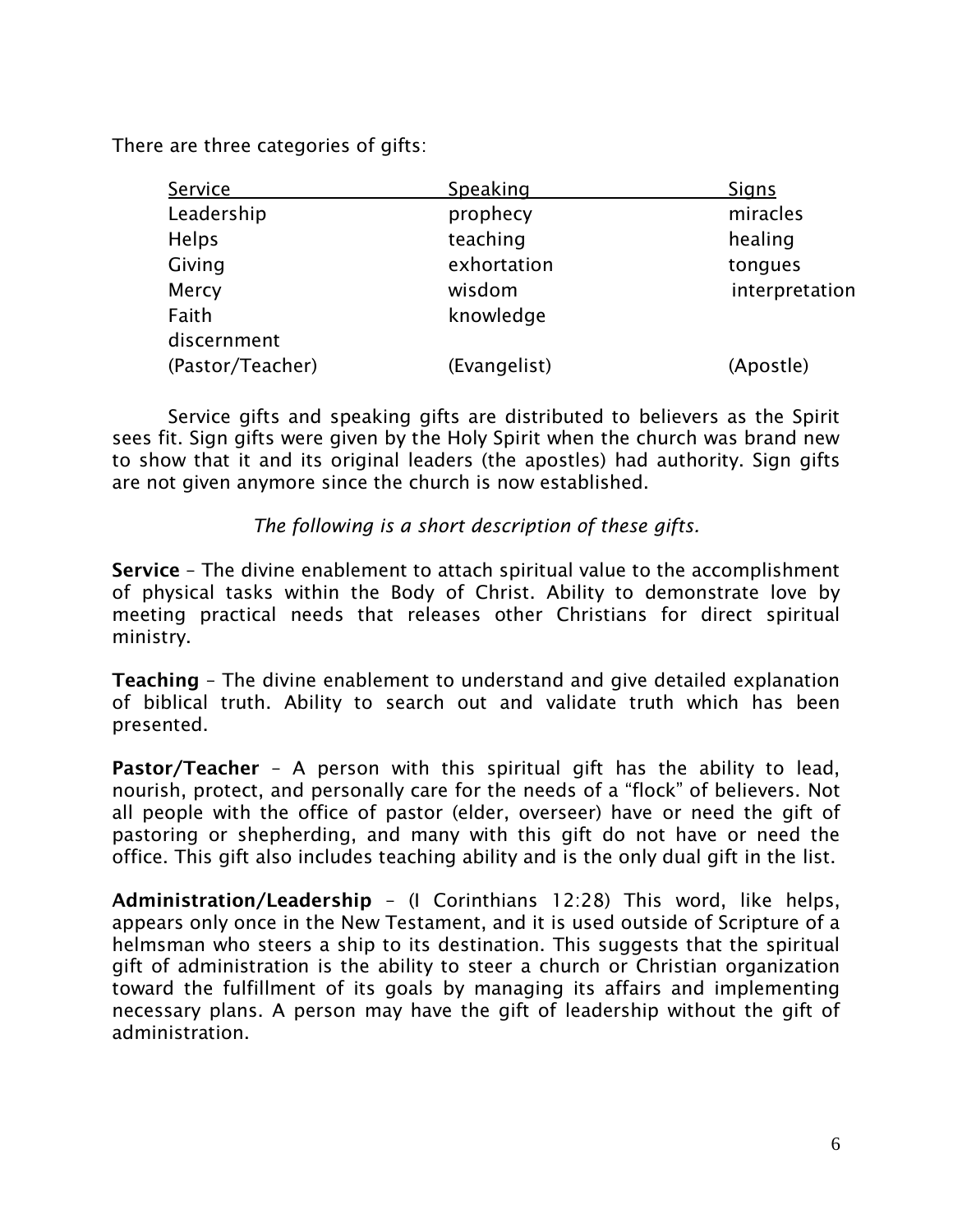**Exhortation** - The divine enablement to come alongside another in need of encouragement to reassure, strengthen, affirm and challenge those who are discouraged or wavering in their faith. Ability to stimulate the faith of others.

**Giving** - The divine enablement to earn money, manage it well and wisely contribute to the work of the Lord with cheerfulness and liberality. Ability to entrust personal assets to others for the furtherance of their ministry.

**Evangelist** – The ability to be an unusually effective instrument in leading unbelievers to a saving knowledge of Christ. Some with this gift are most effective in personal evangelism, while others may be used by God in group evangelism or cross-cultural evangelism.

**Helps** – (I Corinthians 12:28) The ability to enhance the effectiveness of the ministry of other members of the body. This is the only use of this word in the New Testament, and it appears to be distinct from the gift of service. Some writers suggest that while the gift of service is more group-oriented, the gift of helps is more person-oriented.

**Wisdom** – (I Corinthians 12:8) The ability to apply the principles of the Word of God in a practical way to specific situations and to recommend the best course of action at the best time. The exercise of this gift skillfully distills insight and discernment into excellent advice.

**Knowledge** – (I Corinthians 12:8) The ability to discover, analyze, and systematize truth for the benefit of others. With this gift, one speaks with understanding and penetration. But "the word of knowledge" can also involve supernatural perception and discernment for the purpose of ministering to others.

**Faith** – (I Corinthians 12:9) The ability to have a vision for what God wants to be done and to believe confidently that it will be accomplished in spite of circumstances and appearances to the contrary. The gift of faith transforms vision into reality.

**Discernment** – (I Corinthians 12:10) The ability to discern the spirit of truth and the spirit of error (cf. I John. 4:6). With this gift, one may distinguish reality versus counterfeits, the divine versus the demonic, true verses false teaching, and in some cases, spiritual versus carnal motives.

**Prophecy** – The divine enablement to proclaim God's truth with power and clarity in a timely and culturally sensitive fashion for correction, repentance or edification. Ability to reveal God's Word accurately.

Above all, it must be emphasized that whatever your gift, serve God with it. Do it with love. You could sing beautiful songs or help a thousand people or